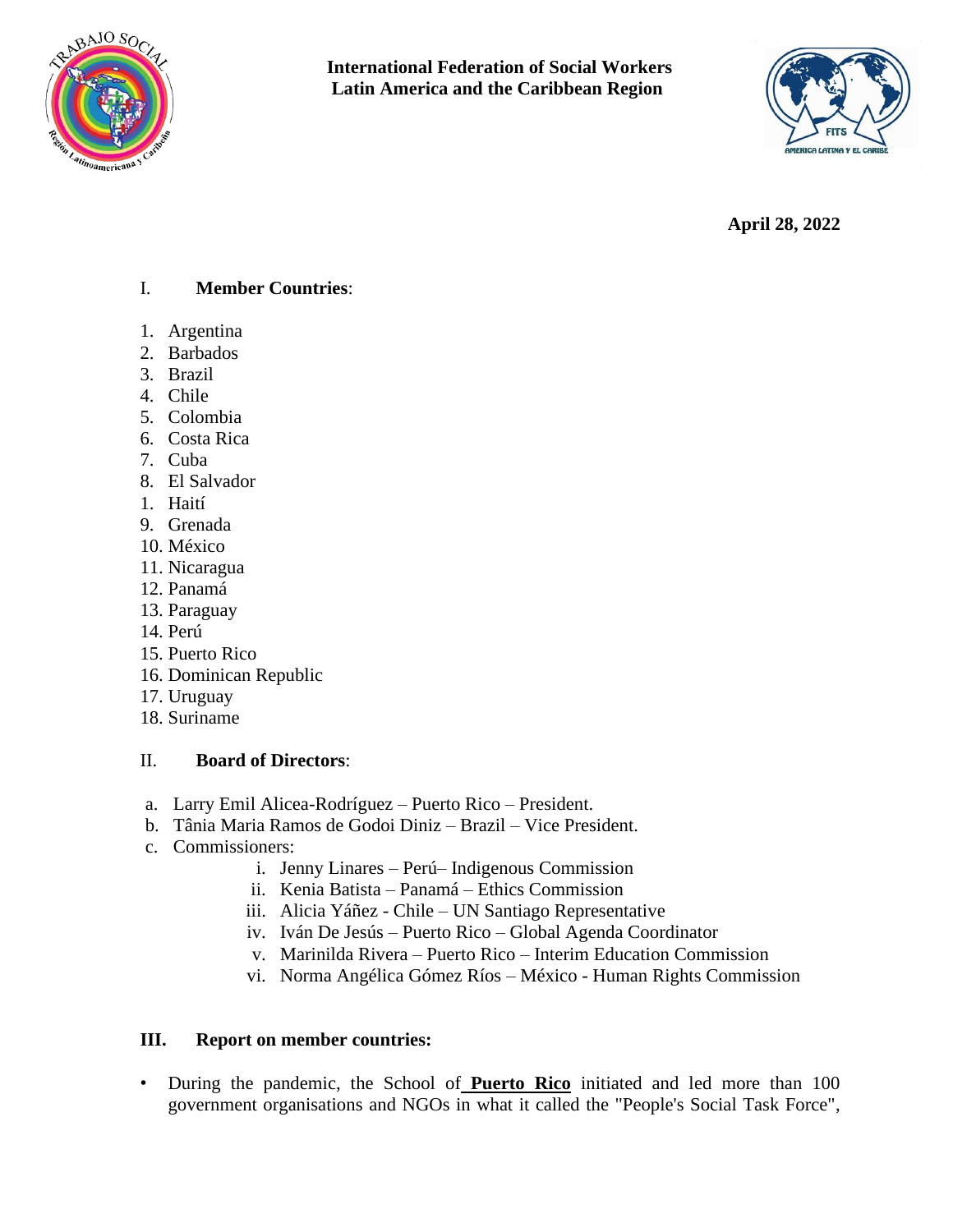



denouncing the need to work with social issues such as food, security, protection, domestic violence, education, among others. It also continued with pronouncements, for organisational support and in matters of human rights and social justice, as well as the recognition of Social Work as an essential profession in response to socio-environmental crises.

- The **Nicaragua** Association promoted the strengthening of trade union relations in the Central America and Mesoamerican region, searching for the exchange of experiences and the development of specific binational, trinational or regional projects.
- In **México**, the Federation continues to work towards the national social work law, based on the analysis of state laws, with the support of IFSW LAC.
- **El Salvador** Association seeks to finalise the Social Work Law project and achieve the approval of the Law.
- The **Uruguay** Association Uruguay partnered with the University of the Republic (Faculty of Social Sciences / Department of Social Work) for the Latin American Association for Teaching and Research in Social Work [\(ALAEITS\)](https://www.iassw-aiets.org/es/la-asociacion-latinoamericana-de-ensenanza-e-investigacion-en-trabajo-social-alaeits/) 23rd Seminar, which will take place on November 21, 22 and 23, 2022, in the city of Montevideo, Uruguay.
- In **Brazil**, the government promotes destruction, placing the burden on the workers, and persecution of those who denounce and protest such situations. Public University, scientific research, culture, are all under threat. Still, actions in favour of human diversity are being taken: the Council fights daily for funds for health, education, social assistance, guaranteed income, the right to quarantine, job protection and security, housing and stability.
- The **Chile** Association is working to achieve the formulation and approval of the Social Work Law.
- The **Paraguay** Association has issued public statements denouncing the violation of the rights of indigenous peoples who are being violently expelled from their ancestral territories by large landowners, soy farmers and cattle ranchers, who, under the protection of the government, force these communities to move to areas that are unsuitable for their way of life, many of them even going to the capital to live and beg in the streets. They have established the commission for indigenous affairs and human rights in the union and are taking a position against the expulsion of the peoples from their lands. They are also addressing the deprofessionalisation and psychologisation of social problems.
- The **Granada** Association advocated for recognition of social workers as professionals: the pandemic has shown that it is an essential service, albeit with limited resources. Structured policies and procedures were implemented, mainly to deal with an increase in the abuse of very young children by men aged 50 and over. The Association is currently in the process of developing a code of ethics and closer links with social work education.
- The **Costa Rica** Association is discussing the law. At the moment, the project continues in the Social Affairs Commission and is waiting for it to have all the technical-legislative elements to advance to the plenary between January and April 2022. On July 19, 2021, the new COLTRAS Code of Ethics was published in the official newspaper La Gaceta N°138 and fully effective by August 19, 2021.
- The **Panama** Association is discussing the deprofessionalisation of social workers.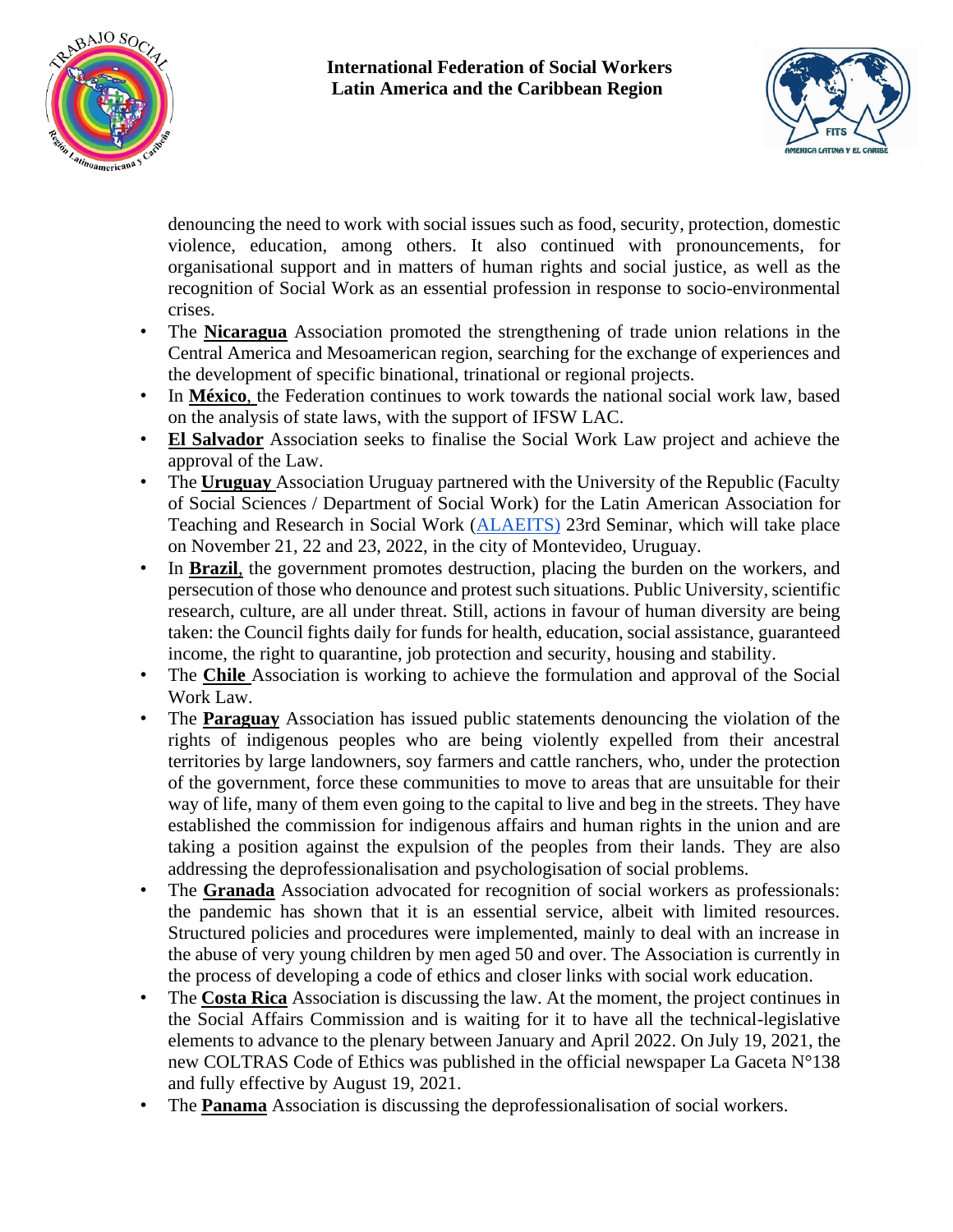



- The School of **Perú** is also against deprofessionalisation and the replacement of social workers by nurses. They have Law 30112, the Law on the Professional Practice of Social Work, but the regulations have not been implemented. They are working on it, despite institutional weaknesses that caused rejection from other groups and labour sectors who do not feel included in this law.
- The **Suriname** Association reached out to IFSW, looking for strengthening strategies in the region despite the language barrier.
- The **Dominican Republic** Association changed its board of directors in 2020 with a strategic work plan to boost the dissemination of the profession's importance for the country's public policies' application.

# IV. **Report on activities and general achievements during the period in the Region**:

- Attendance at six Global Executive online meetings.
- July 31st, 2021. Celebration of online Regional Meeting, with the presence of the commissions and member countries.
- International forum on Social Work as an Essential Service in Perú.
- Support to El Salvador in defence of Social Work's professional spheres, surveillance faculties and professional identities within the Social Sciences.
- *Challenges of Social Work in Latin America and the application of the Regulation of Law 6220/ 19* forum in Paraguay .
- Support for social workers and the Panamá Association in their claims in the context of COVID 19.
- International Conversation in the context of the National Social Work Day in México, in regards to *Strengthening Human Relations in the Union Organization*.
- Participation of the Region in the Colombian Federation of Social Workers (FECTS) online forum regarding *The union organisation in Social Work and the professional challenges of the 2030 Agenda*.
- Celebration of the Puerto Rico's School 80th anniversary and the 25th anniversary of La Guajira's University Social Work Program.
- Indigenous Commissioner of the Region (Perú) participated in the Colombian forum *Ethnic World and cultural relevance of indigenous peoples and agriculture: Latin American and National Context*.
- Panamá Association webinar on the *Role of Social Workers in Intervention with Children and Adolescents*.
- *The Law of professional practice in the framework of an ethical-political project* forum in El Salvador.
- University of Santo Tomás de Chile Conference on the 2020-2030 Global Agenda.
- Uruguay Association *XIII National Congress of Social Work. Professional regulation is Law: Challenges and Perspectives of Social Work in Uruguay today.*
- Grenada Association seminar *Ubuntu: I am because We are – Strengthening Social Solidarity and Global Connectedness*.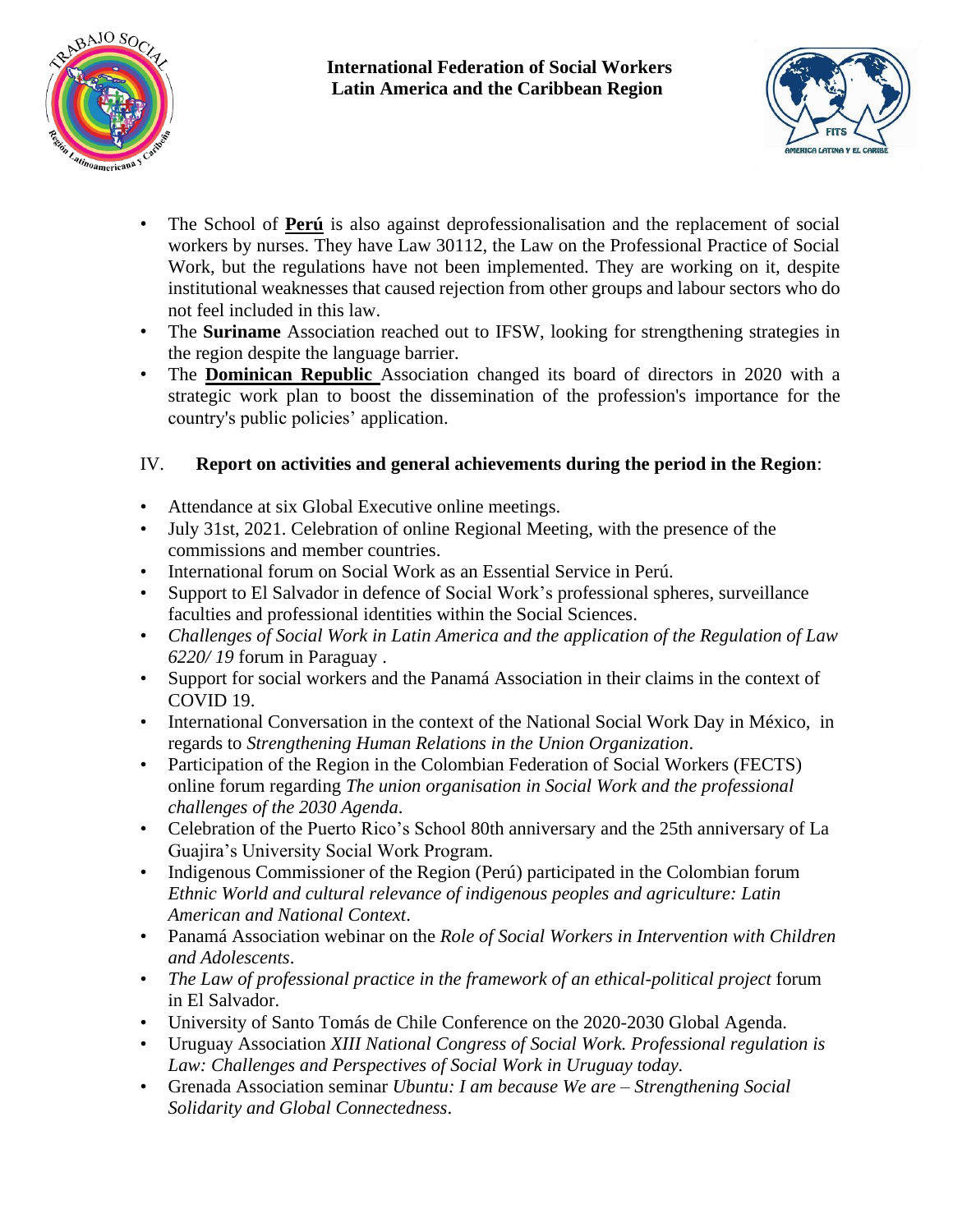



- Network for the Rights of Children and Youth forum on reparative therapies and children's rights.
- Panamá *Social Work's contribution forum in the midst of the pandemic* forum.
- El Salvador *National and International Congress of Social Work*.
- Work regarding the ethical guidelines of Covid-19.
- Dissemination of the World Health Organisation's recognition of Social Work as a health profession.
- Participation in global survey on working conditions (Dr Esterla Barreto (PR) and Dr Tânia Diniz (BR)).
- Dissemination of countries' activities on World Social Work Day
- Letters and videos for National Social Work Days and World Social Work Day.
- University of Mar del Plata (Buenos Aires, Argentina) *Ubuntu and Global Agenda* forum / Celebration of the World Social Work Day.
- Support for 8M and for the 16 days of activism against gender violence.
- Support for Chile in its opposition to the Mental Health Law.
- Statement and call to action in the face of the repression of protests and murders in Colombia
- Comprehensive Committee for the New CPTSPR bill in Puerto Rico
- IFSW-CLACSO partnership.
- Declaration of World Social Work Day 2022, calling on Social Work education and professional groups.

1. Highlighting the environmental issue as a topic of discussion, in line with Social Work's ethical-political principles and actions.

2. Denouncing all the depraving practices of the capitalist system that promote the precariousness of our peoples.

3. Supporting movements, social projects and political movements in favour of inclusion and social development, with respect for Mother Earth and the equitable distribution of social resources.

4. Promoting and participating in public policies of solidarity that promote buen vivir and freedom of individuals and peoples.

5. Promoting eco-social awareness in our different actions and professional practices with people, groups, families, communities and organisations.

6. Developing the environmental issue as an essential and transversal aspect in Social Work education.

- The Human Rights Commissioner for the Latin American and Caribbean Region (México) sought to build bridges of trust, through dialogue, to support social processes and the strengthening of democracy. As an ethical-political exercise of the profession, the LAC region emphasized those human rights that are most frequently violated.
- Support and dissemination of a statement from the Association of Uruguay expressing its deep concern about the gradual dismantling of the social protection matrix -social policies, plans, programs and services- responsible for the support of most vulnerable sectors.